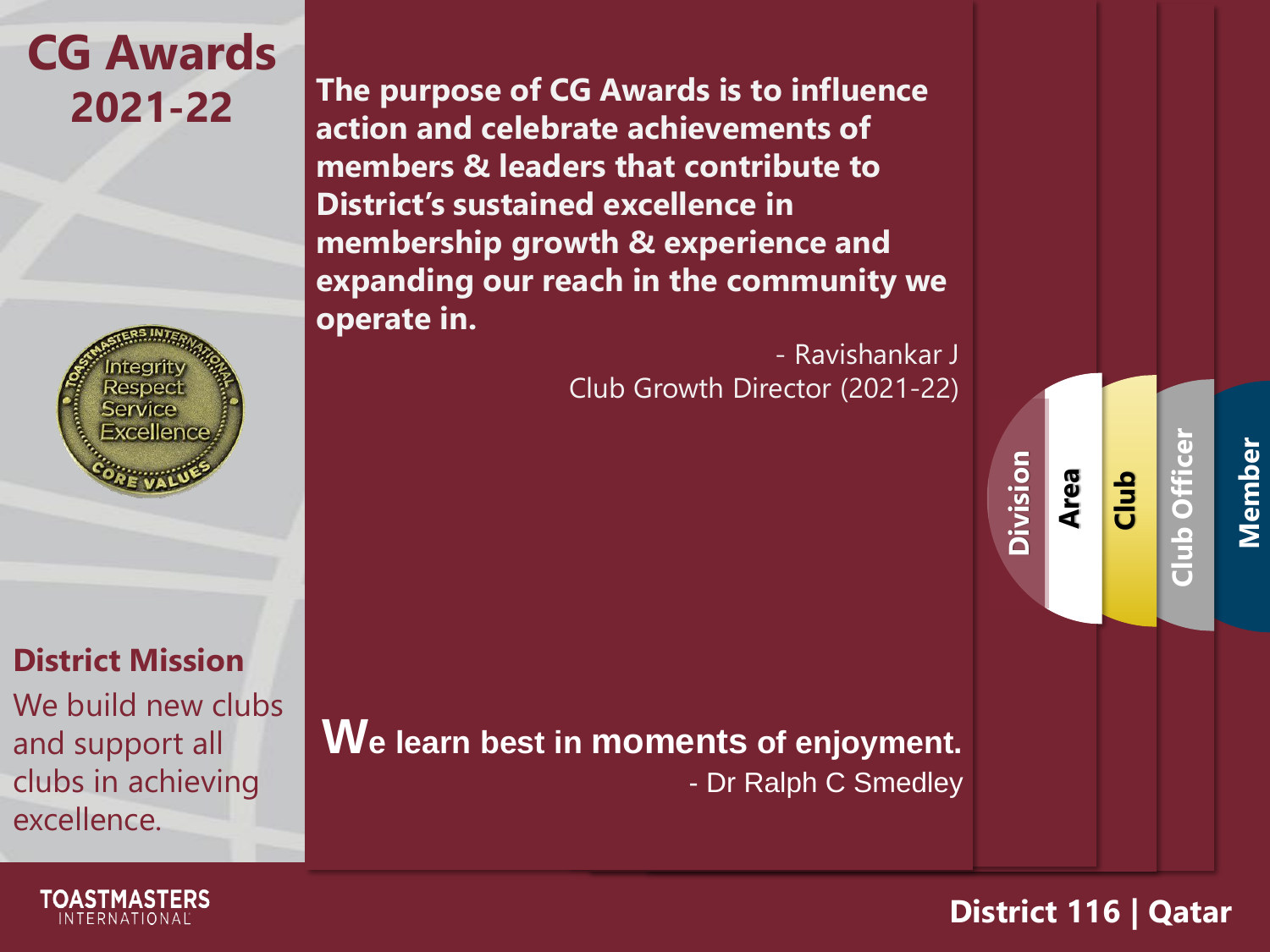| <b>No</b>      | <b>Award</b><br><b>Title</b>      | Criteria                                                                                                                                                                                                                        | <b>Mode</b>                  | <b>Cut-off</b><br><b>Date</b> |
|----------------|-----------------------------------|---------------------------------------------------------------------------------------------------------------------------------------------------------------------------------------------------------------------------------|------------------------------|-------------------------------|
| M <sub>1</sub> | <b>Discoverer</b>                 | Identify lead for a new Club & conduct Demo Meeting(s).<br>(Confirmation from Division Director/ Host Club President)                                                                                                           | <b>Application 30-Apr-22</b> |                               |
| M <sub>2</sub> | <b>Charger</b>                    | Sponsor a Club between 01-Oct-21 & 31-Mar-22 & chartered Club<br>maintains 20 Membership throughout till 30th Sep 2022.                                                                                                         | <b>Dashboard</b>             | 30-Apr-22                     |
| M <sub>3</sub> | <b>Rapid</b><br><b>Charger</b>    | Sponsor a Club before 30-Sep-21 $\&$ the chartered Club maintains<br>20 membership throughout till 30-Sep-22.                                                                                                                   | <b>Dashboard</b>             | 30-Apr-22                     |
| <b>M4</b>      | <b>Dynamo</b>                     | Sponsor two Clubs before 31-Mar-22 & chartered Clubs maintain<br>20 Membership throughout till 30th Sep 2022.                                                                                                                   | <b>Dashboard</b>             | 30-Apr-22                     |
| M5             | Lighthouse                        | Mentor a new Club chartered before 31-Mar-22 & the chartered<br>Club maintains 20 membership throughout till 30-Sep-22                                                                                                          | <b>Dashboard</b>             | 30-Apr-22                     |
| <b>M6</b>      | <b>Coach</b><br><b>Excellence</b> | Coach appointed in 2021-22 before 15-May-22 who serves the<br>allotted Club to become distinguished.                                                                                                                            | <b>Dashboard</b>             | 30-Jun-22                     |
| M <sub>7</sub> | <b>Committed</b><br>Coach         | Coach appointed in 2020-21 continues to serve the allotted Club<br>& make it distinguished in 2021-22.<br>Club maintains 20 membership throughout till 30-Sep-22.<br>(Proof for continued support required from Club President) | <b>Application 30-Jun-22</b> |                               |

**CG Awards 2021-22 Members**

**TOASTMASTERS**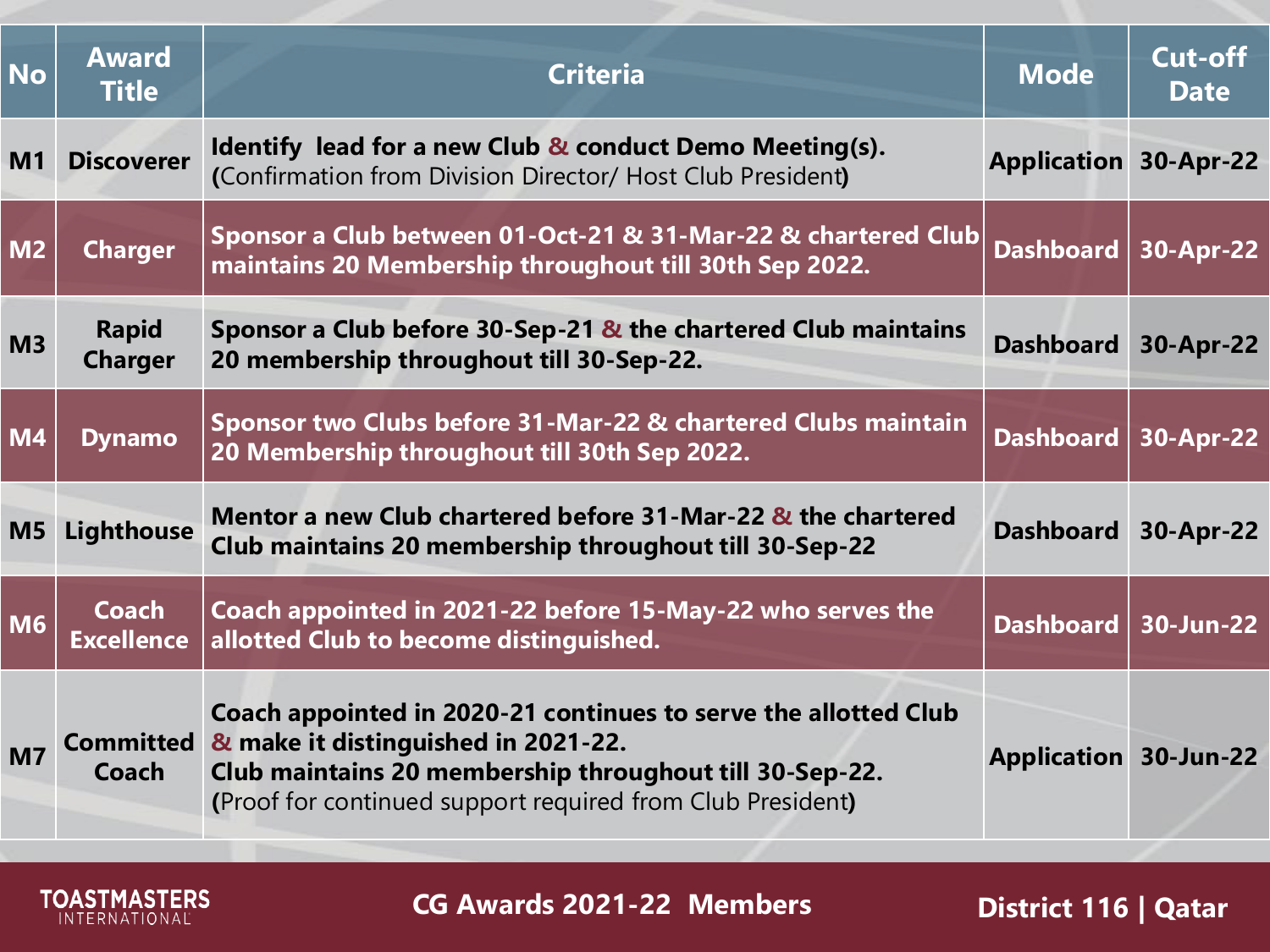| <b>No</b>  | <b>Award</b><br><b>Title</b>      | <b>Criteria</b>                                                                                                                                                                                                                         | <b>Mode</b>                                | <b>Cut-off</b><br><b>Date</b> |
|------------|-----------------------------------|-----------------------------------------------------------------------------------------------------------------------------------------------------------------------------------------------------------------------------------------|--------------------------------------------|-------------------------------|
| <b>M8</b>  | <b>Mercurial</b><br><b>Member</b> | <b>Member of 3 or more Clubs.</b><br><b>Contributed (in Club Central) Education Award(s) (including</b><br>Pathways Mentor Program) to at least three Clubs.                                                                            | <b>Dashboard</b>                           | 30-Apr-22                     |
| <b>M9</b>  | <b>Pentagon</b>                   | Be the coordinator of a Open House/Speechcraft.<br>Convert 5 Attendees to members before 31-Mar-22 & they<br>maintain membership throughout till 30-Sep-22.<br>(Event Attendance Register and Club Membership Roster to be<br>provided) | <b>Nomination</b><br>from Club<br>officer. | 30-Apr-22                     |
| <b>M10</b> | <b>Pentagon</b><br><b>Express</b> | Be the coordinator of an Open House/Speechcraft.<br>Convert 5 Attendees to members before 30-Sep-21 & they<br>maintain membership throughout till 30-Sep-22.<br>(Event Attendance Register & Club Membership Roster to be<br>provided)  | <b>Nomination</b><br>from Club<br>officer. | 30-Apr-22                     |
|            | M11 Transformer                   | Sponsor 5 or more members before 31-Mar-22.<br>Sponsored members maintain Membership throughout till<br>30-Sep-22.                                                                                                                      | <b>Application</b>                         | 30-Apr-22                     |
| M12        | <b>Turbo</b><br>Transformer       | Sponsor 5 or more members before 30-Sep-21.<br>Sponsored members maintain membership throughout till<br>30-Sep-22.                                                                                                                      | <b>Application</b>                         | 30-Apr-22                     |

**TOASTMASTERS** 

**CG Awards 2021-22 Members**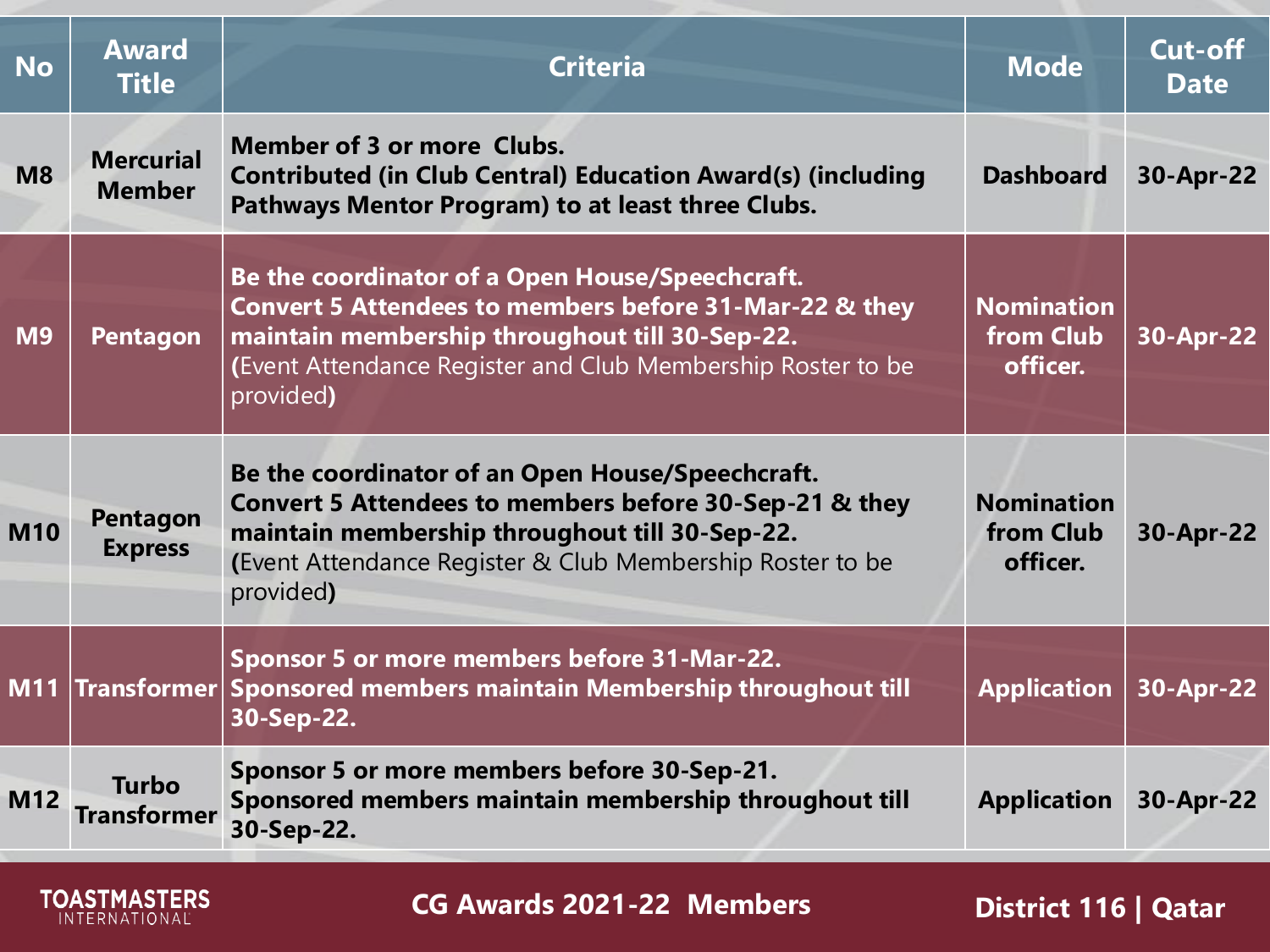| <b>No</b>       | <b>Award</b><br><b>Title</b>                          | <b>Criteria</b>                                                                                                                                                                                                              | <b>Mode</b>        | Cut-off<br><b>Date</b> |
|-----------------|-------------------------------------------------------|------------------------------------------------------------------------------------------------------------------------------------------------------------------------------------------------------------------------------|--------------------|------------------------|
| CO <sub>1</sub> | <b>Treasurer</b>                                      | Tremendous Renew minimum 20 members (Oct 21 - Mar 22 Term).<br>Renew minimum 20 members (April 22 - Sep 22 Term).                                                                                                            | <b>Dashboard</b>   | 31-Oct-21<br>30-Apr-22 |
| CO <sub>2</sub> | <b>Dashing</b><br><b>Debutant</b><br><b>Treasurer</b> | <b>Clubs chartered before 31-Mar-22 maintains 20 membership</b><br>throughout till 30-Sep-22.                                                                                                                                | <b>Dashboard</b>   | 30-Apr-22              |
| CO <sub>3</sub> | <b>Growth</b><br><b>Booster</b><br>(VPM)              | 20% net growth from Base membership / Charter<br>membership (for new Clubs).<br><b>Should add Minimum 4 members.</b>                                                                                                         | <b>Dashboard</b>   | 30-Apr-22              |
| CO <sub>4</sub> |                                                       | Renew minimum 20 members (Oct 21 - Mar 22 Term).<br>Classic CEO   Renew minimum 20 members (April 22 - Sep 22 Term).<br>Retain 80% Base members. (Club roster from TI portal as on 1-<br>Jul-21 will be used for reference). | <b>Application</b> | 30-Apr-22              |

**CG Awards 2021-22 Club Officers**

**TOASTMASTERS**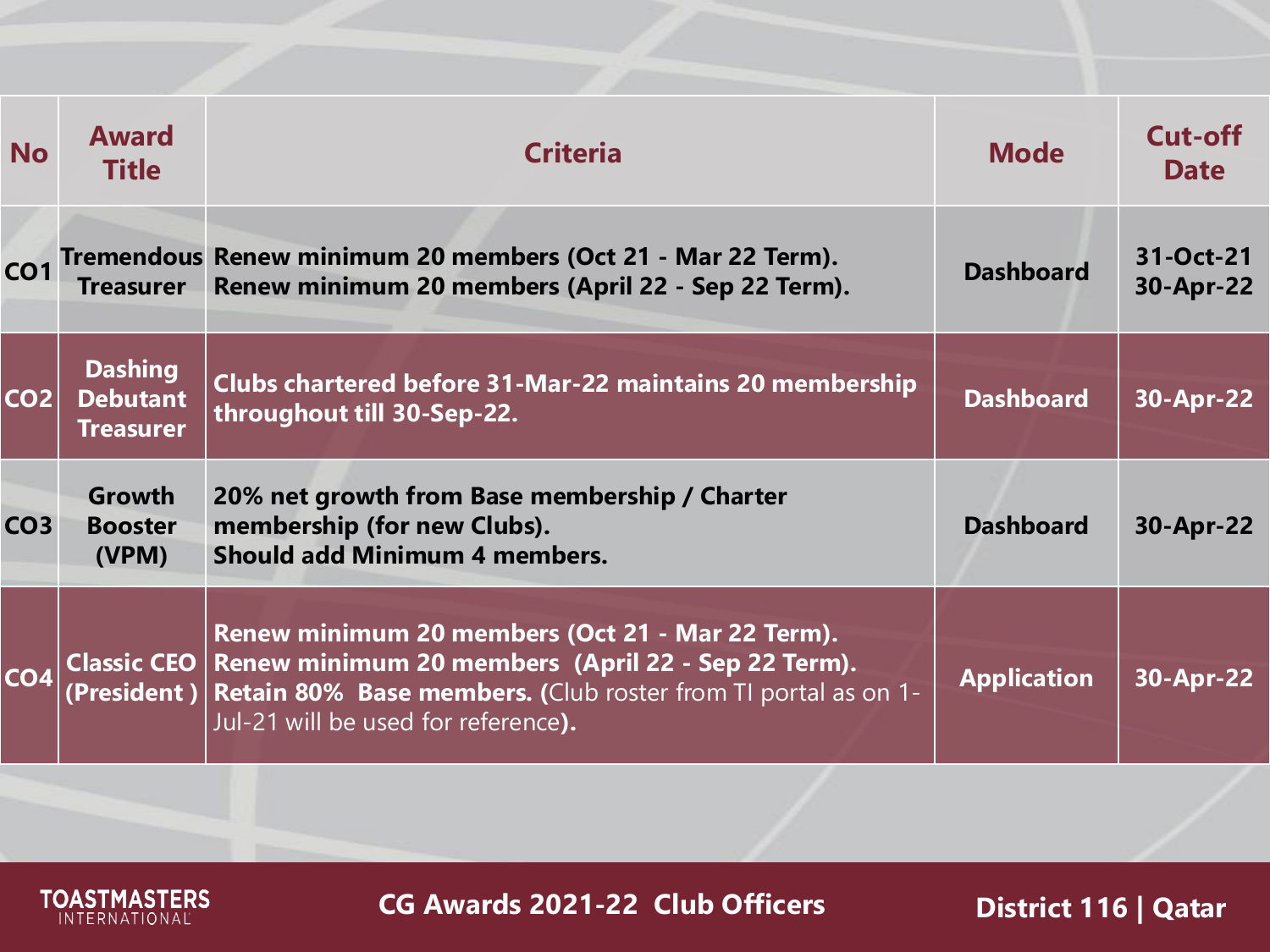| <b>No</b>      | <b>Award</b><br><b>Title</b>           | <b>Criteria</b>                                                                                                                                                     | <b>Mode</b>        | <b>Cut-off Date</b> |
|----------------|----------------------------------------|---------------------------------------------------------------------------------------------------------------------------------------------------------------------|--------------------|---------------------|
| C <sub>1</sub> | <b>Dazzling</b><br><b>Membership</b>   | 25+ members October Renewal before 15-Sep-21.                                                                                                                       | <b>Dashboard</b>   | 15-Sep-21           |
| C <sub>2</sub> | <b>Golden</b><br><b>Quarter</b>        | <b>Achieve Smedley Award.</b><br>Renew 25+ members before 30-Sep-21.                                                                                                | <b>Dashboard</b>   | 30-Sep-21           |
| C <sub>3</sub> | <b>Marvellous</b><br><b>Membership</b> | 25+ members April renewal on or before 15-Mar-22.                                                                                                                   | <b>Dashboard</b>   | 15-Mar-22           |
| C <sub>4</sub> | <b>Diamond</b><br><b>Quarter</b>       | <b>Achieve Smedley or Talk Up Toastmasters Award.</b><br>25+ members April renewal before 31-Mar-22.                                                                | <b>Dashboard</b>   | 31-Mar-22           |
| C <sub>5</sub> | <b>Hat-trick</b>                       | Achieve Smedley, Talk Up Toastmasters & Beat the Clock<br>Award.                                                                                                    | <b>Dashboard</b>   | 30-Jun-22           |
| C6             |                                        | Conduct Open House with 10+Non-Toastmasters guests.<br><b>Open House</b> (Flyer, Attendance Sheet, Agenda & Photographs can be<br>produced as supporting document). | <b>Application</b> | 30-Apr-22           |
| C <sub>7</sub> |                                        | <b>Conduct Speechcraft Program and minimum Three</b><br>Speechcraft Attendees join Toastmasters (Attendance Sheet to<br>submitted).                                 | <b>Application</b> | 30-Apr-22           |

**TOASTMASTERS** 

**CG Awards 2021-22 Club**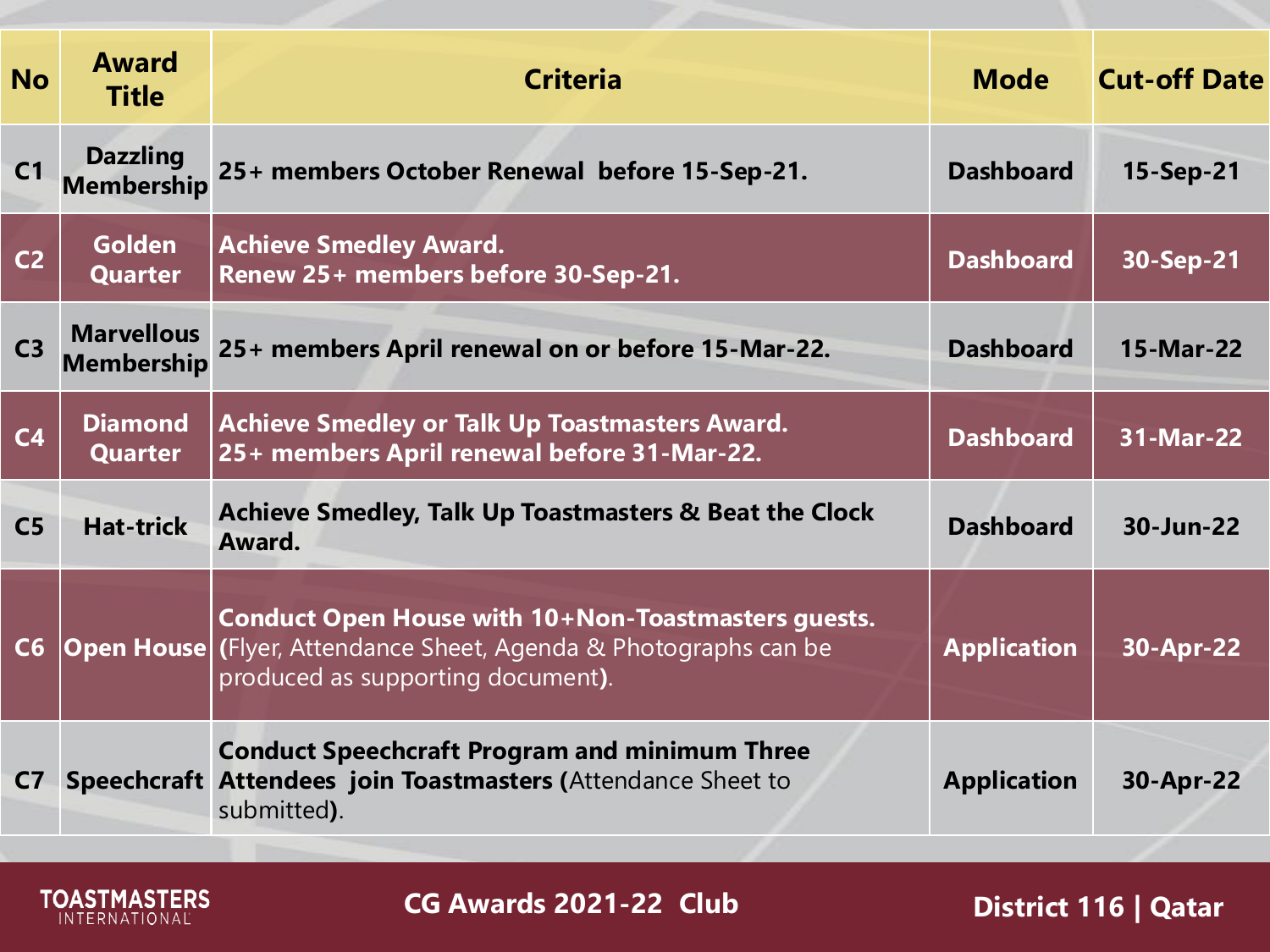| <b>No</b>      | <b>Award</b><br><b>Title</b>   | <b>Criteria</b>                                                                                                                                                                      | <b>Mode</b>                      | Cut-off<br><b>Date</b> |
|----------------|--------------------------------|--------------------------------------------------------------------------------------------------------------------------------------------------------------------------------------|----------------------------------|------------------------|
| C8             | <b>Quick</b><br><b>Silver</b>  | Renew 20+ members in both bi-annual renewals before<br>15-Sep-21 & 15-Mar-22 respectively.                                                                                           | <b>Dashboard</b>                 | 15-Sep-21<br>15-Mar-22 |
| C <sub>9</sub> | <b>Silver</b><br><b>Stripe</b> | Renew 25+ members in both bi-annual renewals before 31-Oct-21<br>& 30-Apr-22 respectively.                                                                                           | <b>Dashboard</b>                 | 31-Oct-21<br>30-Apr-22 |
| C10            | <b>Golden</b><br><b>Stripe</b> | Achieving Quick silver and having 30+ members as on 30-Apr-22                                                                                                                        | <b>Dashboard</b>                 | 30-Apr-22              |
| C11            | <b>Diamond</b><br><b>Club</b>  | Achieving Quick silver and having 40+ members as on 30-Apr-22.                                                                                                                       | <b>Dashboard</b>                 | 30-Apr-22              |
| C12            | Golden<br>hand                 | Sponsor a New Club before 30-Apr-22.<br>Support the new Club to become distinguished.<br>(Proof from new Club President).                                                            | <b>Extension</b><br><b>Chair</b> | 30-Apr-22              |
| C13            | <b>Buddy</b><br><b>Club</b>    | Adopt a Club by 31-Oct-21 (from the list with Retention Chair) &<br>support it in conduct of meetings & membership building.<br>Supported Club turns distinguished before 30-Apr-22. | <b>Retention</b><br><b>Chair</b> | 30-Apr-22              |
|                |                                |                                                                                                                                                                                      |                                  |                        |

**CG Awards 2021-22 Club**

**TOASTMASTERS**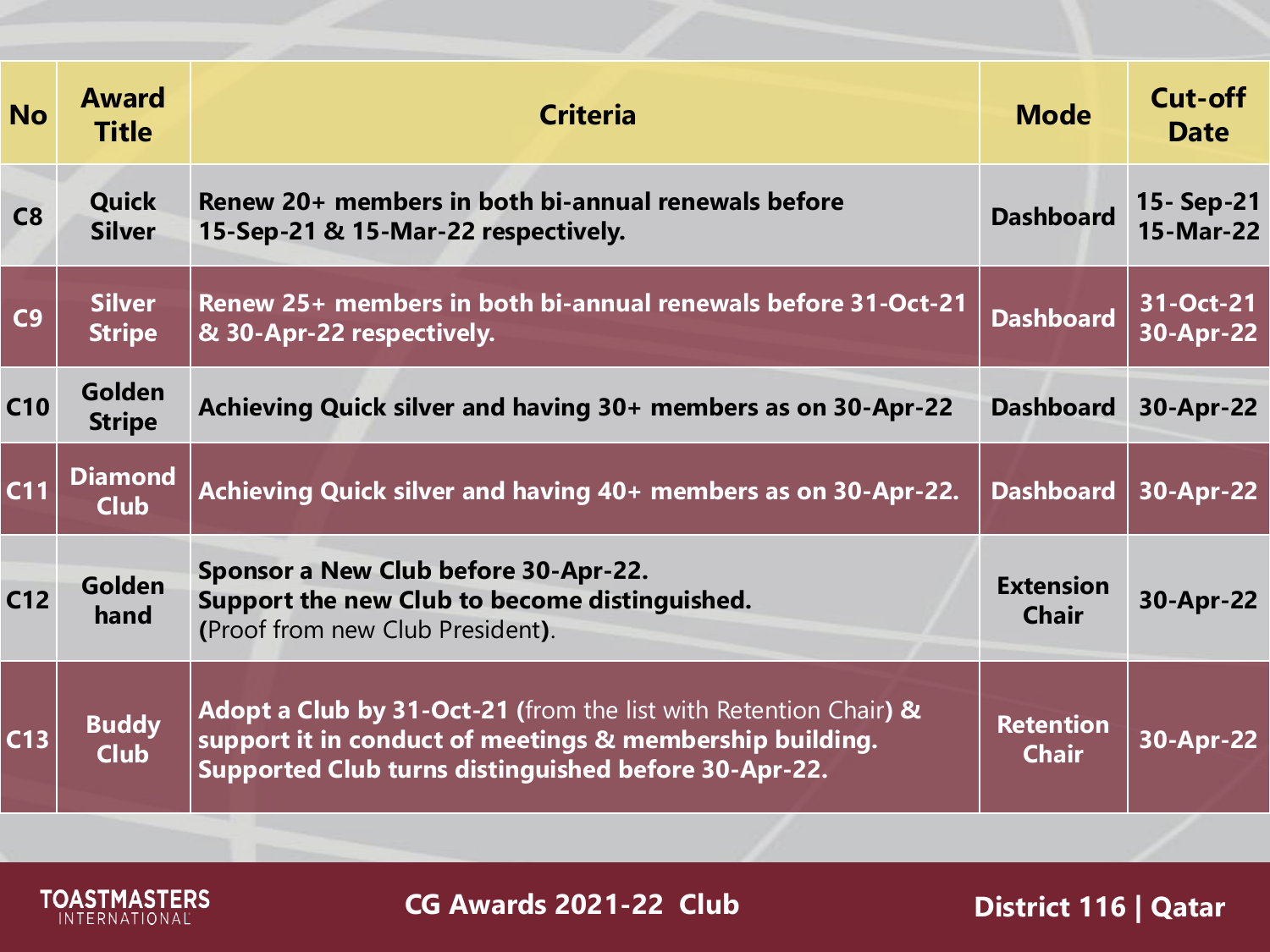| <b>No</b>       | <b>Award</b><br><b>Title</b>                         | <b>Criteria</b>                                                                                                                                                                                                                                                                                                                                                                                                                                                                                                                                                                                                                                                                                                                                                                                                                                                                                                                                     | <b>Mode</b>                  | <b>Cut-off</b><br><b>Date</b> |
|-----------------|------------------------------------------------------|-----------------------------------------------------------------------------------------------------------------------------------------------------------------------------------------------------------------------------------------------------------------------------------------------------------------------------------------------------------------------------------------------------------------------------------------------------------------------------------------------------------------------------------------------------------------------------------------------------------------------------------------------------------------------------------------------------------------------------------------------------------------------------------------------------------------------------------------------------------------------------------------------------------------------------------------------------|------------------------------|-------------------------------|
| A <sub>1</sub>  | Lightning<br><b>Area</b>                             | -Charter a Club before 30-Sep-21.<br>-Chartered Club Maintains 20 membership throughout till 30-Sep-22.                                                                                                                                                                                                                                                                                                                                                                                                                                                                                                                                                                                                                                                                                                                                                                                                                                             | <b>Dashboard</b>             | 30-Apr-22                     |
| A <sub>2</sub>  | <b>Blazing</b><br><b>Area</b>                        | -Charter a Club before 31-Mar-22.<br>-Chartered Club maintains 20 membership throughout till 30-Sep-22.                                                                                                                                                                                                                                                                                                                                                                                                                                                                                                                                                                                                                                                                                                                                                                                                                                             | <b>Dashboard</b>             | 30-Apr-22                     |
| A <sub>3</sub>  | <b>Glittering</b><br><b>Area</b>                     | -Chartered 2 or more Clubs before 31-Mar-22.<br>-Chartered Clubs maintain 20 membership throughout till 30-Sep-22.                                                                                                                                                                                                                                                                                                                                                                                                                                                                                                                                                                                                                                                                                                                                                                                                                                  | <b>Dashboard</b>             | 30-Apr-22                     |
| $\overline{A4}$ | <b>Area</b><br><b>Builder</b><br>for<br><b>AADCG</b> | -All Clubs do Oct 21 renewals for minimum 20 members or Base Numbers.<br>-All Clubs have minimum 20 or Base+5 members by 30-Apr-22.<br>-Area membership net growth minimum 30% (including new Clubs) paid<br>till Sep 22.                                                                                                                                                                                                                                                                                                                                                                                                                                                                                                                                                                                                                                                                                                                           | <b>Dashboard</b>             | 30-Apr-22                     |
| <b>A5</b>       | <b>Super</b><br><b>Area</b>                          | -Area becomes President's Distinguished Area.<br>-100% of Base Number of clubs maintain at least 20 members or Base<br>numbers as on 31-Oct-21 & at least 20 or base +5 renewals by 30-Apr-22<br>-All clubs have minimum membership of 20 or Base +5 by 30-Apr-22.<br>-20% Net Membership Growth.<br>-Each Club gets at least one Membership Award & Clubs in the Area get at<br>least 4 in total (Smedley /Talk up Toastmasters).<br>-Ensure at least 3 clubs conduct New Member Orientation.<br>-Conduct MOT in all Clubs before 31-Oct-21 and in all new clubs, within 3<br>months of Chartering or before 30-Apr-22 whichever is earlier.<br>-Minimum Two membership campaigns/ new club events.<br>(Speechcraft/Open House/Demo Meeting) in the Area<br>-Submit AD Club Visit Reports-100% before 31-Oct-21 & 30-Apr-22<br>-Conduct Confluence Meeting before 30-Apr-22. (All Clubs in the Area<br>must be involved in role plays or speeches) | <b>Application 30-Apr-22</b> |                               |

**CG Awards 2021-22 Area**

**TOASTMASTERS**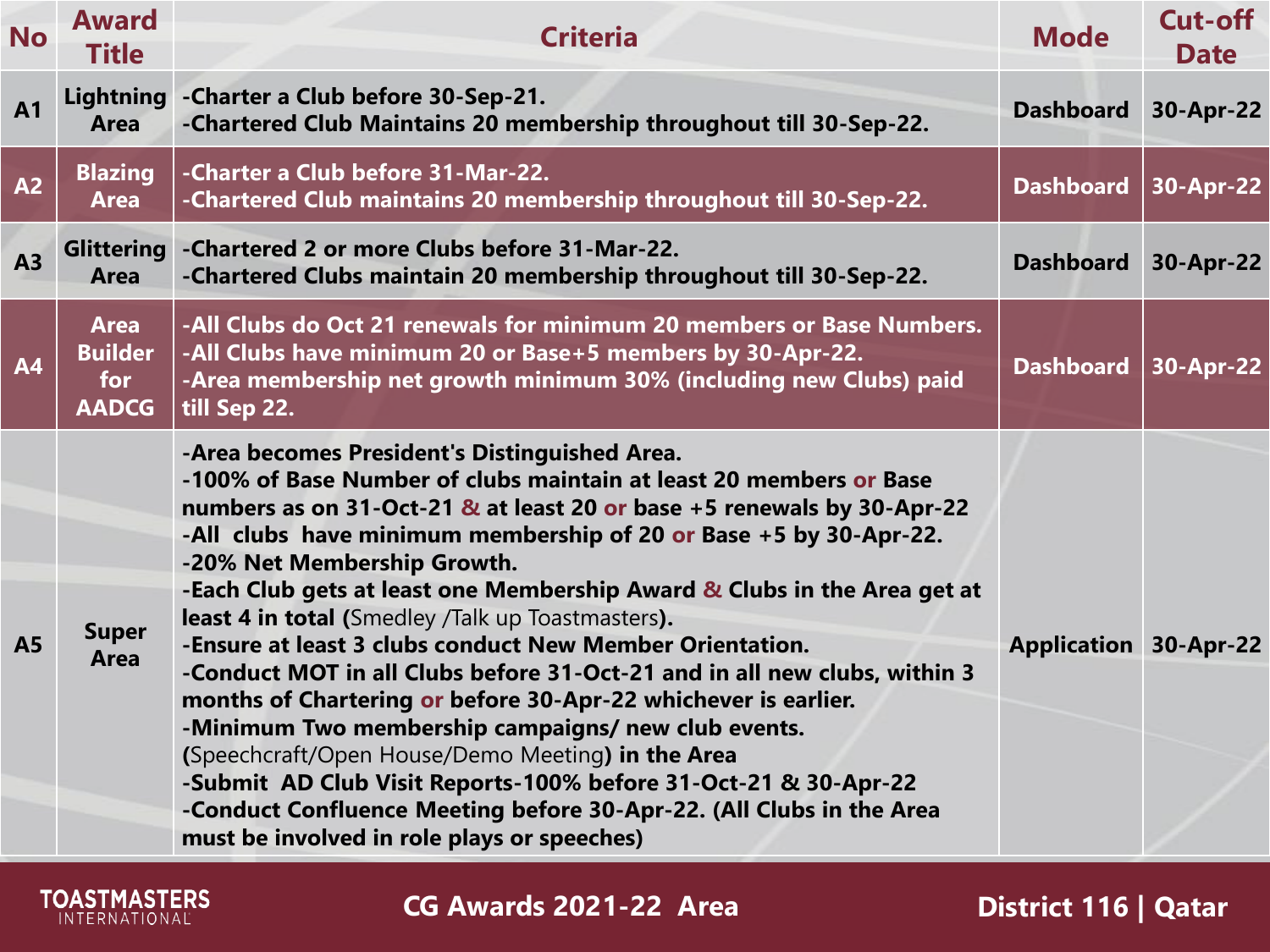| <b>No</b>      | <b>Award</b><br><b>Title</b>                          | <b>Criteria</b>                                                                                                                                                                                                                                                                                                                                                                                                                                                                                                                                                | <b>Application</b>                        | <b>Cut-off</b><br><b>Date</b> |
|----------------|-------------------------------------------------------|----------------------------------------------------------------------------------------------------------------------------------------------------------------------------------------------------------------------------------------------------------------------------------------------------------------------------------------------------------------------------------------------------------------------------------------------------------------------------------------------------------------------------------------------------------------|-------------------------------------------|-------------------------------|
| D <sub>1</sub> | <b>Lightning</b><br><b>Division</b>                   | <b>Charter two Clubs before 30-Sep-21.</b><br><b>Chartered Clubs maintain minimum 20 Membership throughout</b><br>till 30-Sep-22.                                                                                                                                                                                                                                                                                                                                                                                                                              | <b>Dashboard</b>                          | 30-Apr-22                     |
| D <sub>2</sub> | <b>Glittering</b><br><b>Division</b>                  | <b>Charters 4 Clubs before 31-Mar-22.</b><br>Chartered Clubs maintain minimum 20 Membership throughout<br>till 30-Sep-22.                                                                                                                                                                                                                                                                                                                                                                                                                                      | <b>Dashboard</b>                          | 30-Apr-22                     |
| D <sub>3</sub> | <b>Division</b><br><b>Builder for</b><br><b>ADDCG</b> | -Base Number of Clubs Renew minimum 20 members or Base<br>Numbers (Oct 21 - Mar 22 Term).<br>-All clubs have minimum 20 or Base+5 members by 30-April-22.<br>-Area membership net growth minimum 30% (including new<br>Clubs) paid till Sep 22.                                                                                                                                                                                                                                                                                                                | <b>Dashboard</b>                          | 30-Apr-22                     |
| <b>D4</b>      | <b>Super</b><br><b>Division</b>                       | -Division becomes President's Distinguished.<br>-Charter at least two new Clubs before 30-Apr-22.<br>-New Clubs maintain Minimum 20 Membership till 30-Sep-22.<br>-Base number of Clubs renew minimum 20 or Base+5 members<br>for both the terms (Oct-March & Apr-Sep).<br>-Base+1 number of clubs have minimum 20 or Base +5<br>members.<br>-20% Net membership growth.<br>-Minimum two Educational Modules for Membership Building<br>during Division TLI Workshops / Division Council Meetings.<br>-Division Success plan to be submitted before 31-Jul-21. | <b>Application</b><br><b>DSP by email</b> | 30-Apr-22                     |

**TOASTMASTERS** 

**CG Awards 2021-22 Division District 116 | Qatar**